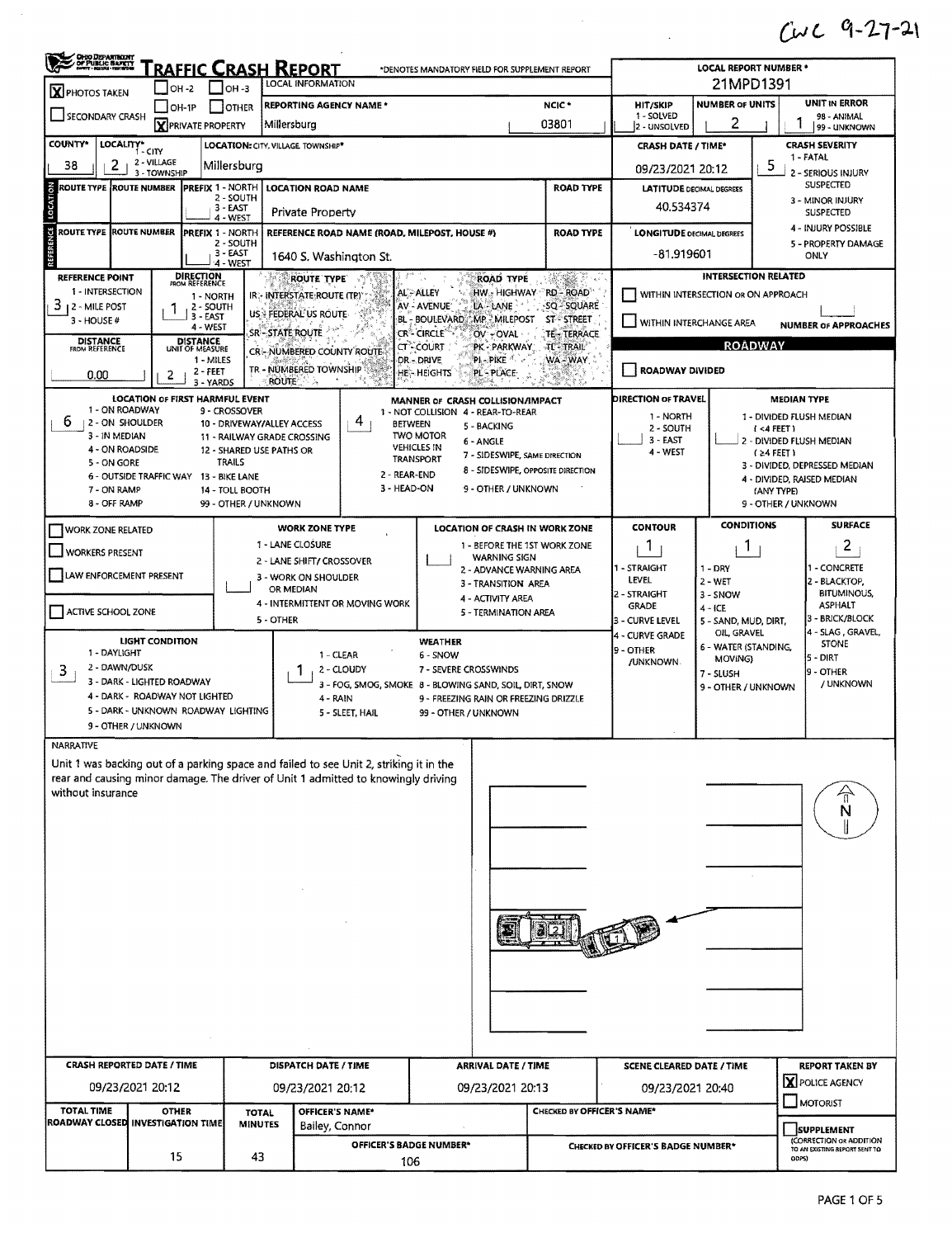|                                   |                                                                          |                                                           |                                                                                       |                      |                                                   |                                                       |                               | <b>LOCAL REPORT NUMBER</b>                                         |
|-----------------------------------|--------------------------------------------------------------------------|-----------------------------------------------------------|---------------------------------------------------------------------------------------|----------------------|---------------------------------------------------|-------------------------------------------------------|-------------------------------|--------------------------------------------------------------------|
|                                   | OHOO DISPARTINGANT                                                       |                                                           |                                                                                       |                      |                                                   |                                                       |                               | 21MPD1391                                                          |
|                                   |                                                                          |                                                           |                                                                                       |                      |                                                   |                                                       |                               | DAMAGE                                                             |
| UNIT#                             | OWNER NAME: LAST, FIRST, MIDDLE (CI SAME AS DRIVER)<br>MILLER, SUSAN, K. |                                                           |                                                                                       |                      | 234-301-9269                                      | OWNER PHONE: INCLUDE AREA CODE (L) SAME AS DRIVER)    |                               | DAMAGE SCALE                                                       |
|                                   | OWNER ADDRESS; STREET, CITY, STATE, ZIP ( O SAME AS DRIVER)              |                                                           |                                                                                       |                      |                                                   |                                                       | 1 - NONE                      | 3 - FUNCTIONAL DAMAGE                                              |
|                                   | 800 S. WASHINGTON ST. LOT 24, MILLERSBURG, OH, 44654                     |                                                           |                                                                                       |                      |                                                   |                                                       | 2 - MINOR DAMAGE              | 4 - DISABLING DAMAGE                                               |
|                                   | <b>COMMERCIAL CARRIER: NAME, ADDRESS, CITY, STATE, ZIP</b>               |                                                           |                                                                                       |                      |                                                   | COMMERCIAL CARRIER PHONE: INCLUDE AREA CODE           |                               | 9 - UNKNOWN                                                        |
|                                   |                                                                          |                                                           |                                                                                       |                      |                                                   |                                                       |                               | <b>DAMAGED AREA(S)</b>                                             |
|                                   | LP STATE   LICENSE PLATE #                                               |                                                           | <b>VEHICLE IDENTIFICATION #</b>                                                       |                      | <b>VEHICLE YEAR</b>                               | <b>VEHICLE MAKE</b>                                   |                               | INDICATE ALL THAT APPLY                                            |
| ΟН                                | GFL8278                                                                  |                                                           | 2MEFM74W7YX636335                                                                     |                      | 2000                                              | MERCURY                                               |                               |                                                                    |
| <b>INSURANCE</b>                  | <b>INSURANCE COMPANY</b>                                                 |                                                           | <b>INSURANCE POLICY #</b>                                                             |                      | COLOR                                             | <b>VEHICLE MODEL</b>                                  |                               |                                                                    |
| <b>JVERIFIED</b>                  |                                                                          |                                                           |                                                                                       |                      | <b>SIL</b>                                        | <b>GRAND MARQUIS</b>                                  |                               |                                                                    |
| <b>COMMERCIAL</b>                 | <b>TYPE OF USE</b><br><b>GOVERNMENT</b>                                  | IN EMERGENCY                                              | US DOT #                                                                              |                      | <b>TOWED BY: COMPANY NAME</b>                     |                                                       |                               |                                                                    |
|                                   |                                                                          | <b>RESPONSE</b>                                           | VEHICLE WEIGHT GVWR/GCWR                                                              |                      | <b>HAZARDOUS MATERIAL</b>                         |                                                       |                               |                                                                    |
| <b>INTERLOCK</b><br><b>DEVICE</b> | <b>HIT/SKIP UNIT</b>                                                     | # OCCUPANTS                                               | $1 - 510K$ Las.<br>2 - 10.001 - 26K LBS.                                              |                      | <b>MATERIAL</b><br><b>CLASS #</b><br>RELEASED     | PLACARD ID#                                           |                               |                                                                    |
| <b>EQUIPPED</b>                   |                                                                          | 2                                                         | $3 - 26K$ LBS.                                                                        |                      | PLACARD                                           |                                                       |                               |                                                                    |
|                                   | 1 - PASSENGER CAR<br>2 - PASSENGER VAN                                   | 6 - VAN (9-15 SEATS)                                      | 12 - GOLF CART                                                                        |                      | 18 - LIMO (LIVERY VEHICLE)                        | 23 - PEDESTRIAN/SKATER                                |                               |                                                                    |
|                                   | (MINIVAN)                                                                | 7 - MOTORCYCLE 2-WHEELED<br>8 - MOTORCYCLE 3-WHEELED      | 13 - SNOWMOBILE<br>14 - SINGLE UNIT                                                   | 20 - OTHER VEHICLE   | 19 - BUS (16+ PASSENGERS)                         | 24 - WHEELCHAIR (ANY TYPE)<br>25 - OTHER NON-MOTORIST |                               |                                                                    |
| UNIT TYPE 3                       | - SPORT UTILITY<br>VEHIQE                                                | 9 - AUTOCYCLE                                             | <b>TRUCK</b><br>15 - SEMI-TRACTOR                                                     | 21 - HEAVY EQUIPMENT |                                                   | 26 - BICYCLE                                          |                               |                                                                    |
|                                   | 4 - PICK UP                                                              | 10 - MOPED OR MOTORIZED<br><b>BICYCLE</b>                 | 16 - FARM EQUIPMENT                                                                   |                      | 22 - ANIMAL WITH RIDER OR<br>ANIMAL-DRAWN VEHICLE | 27 - TRAIN                                            |                               |                                                                    |
|                                   | 5 - CARGO VAN                                                            | 11 - ALL TERRAIN VEHICLE                                  | 17 - MOTORHOME                                                                        |                      |                                                   | 99 - UNKNOWN OR HIT/SKIP                              |                               |                                                                    |
|                                   | (ATV/UTV)<br># OF TRAILING UNITS                                         |                                                           |                                                                                       |                      |                                                   |                                                       |                               |                                                                    |
| VEHICLE                           | WAS VEHICLE OPERATING IN AUTONOMOUS                                      |                                                           | 0 - NO AUTOMATION                                                                     |                      | ' 3 - CONDITIONAL AUTOMATION 9 - UNKNOWN          |                                                       |                               | 12                                                                 |
|                                   | MODE WHEN CRASH OCCURRED?                                                | 0                                                         | 1 - DRIVER ASSISTANCE                                                                 |                      | 4 - HIGH AUTOMATION                               |                                                       |                               |                                                                    |
| 2                                 |                                                                          |                                                           | -YES 2 - NO 9 - OTHER / UNKNOWN AUTONOMOUS 2 - PARTIAL AUTOMATION 5 - FULL AUTOMATION |                      |                                                   |                                                       |                               |                                                                    |
|                                   |                                                                          | MODE LEVEL                                                |                                                                                       |                      |                                                   | 21 - MAIL CARRIER                                     |                               |                                                                    |
|                                   | 1 - NONE<br>$2 - TAXI$                                                   | 6 - BUS - CHARTER/TOUR<br>7 - BUS - INTERCITY             | 11 - FIRE<br>12 - MILITARY                                                            | <b>16 - FARM</b>     | 17 - MOWING                                       | 99 - OTHER / UNKNOWN                                  |                               |                                                                    |
|                                   | 3 - ELECTRONIC RIDE                                                      | 8 - BUS - SHUTTLE                                         | 13 - POLICE                                                                           |                      | 18 - SNOW REMOVAL                                 |                                                       |                               |                                                                    |
| <b>SPECIAL</b>                    | SHARING<br><b>FUNCTION 4 - SCHOOL TRANSPORT</b>                          | 9 - BUS - OTHER<br>10 - AMBULANCE                         | <b>14 - PUBLIC UTILITY</b><br>1S - CONSTRUCTION EQUIP.                                |                      | 19 - TOWING<br>20 - SAFETY SERVICE                |                                                       |                               |                                                                    |
|                                   | S - BUS - TRANSIT/COMMUTER                                               |                                                           |                                                                                       |                      | <b>PATROL</b>                                     |                                                       |                               | 12<br>12                                                           |
|                                   | 1 - NO CARGO BODY TYPE                                                   | 4 - LOGGING                                               | 7 - GRAIN/CHIPS/GRAVEL                                                                | $11 - DUMP$          |                                                   | 99 - OTHER / UNKNOWN                                  |                               |                                                                    |
| CARGO                             | / NOT APPLICABLE<br>2 - BUS                                              | 5 - INTERMODAL<br><b>CONTAINER CHASSIS</b>                | $8 - POLE$                                                                            |                      | 12 - CONCRETE MIXER                               |                                                       |                               |                                                                    |
| <b>BODY</b>                       | 3 - VEHICLE TOWING                                                       | 6 - CARGOVAN                                              | 9-CARGO TANK<br>10 - FLAT BED                                                         |                      | 13 - AUTO TRANSPORTER<br>14 - GARBAGE/REFUSE      |                                                       |                               | 9                                                                  |
| <b>TYPE</b>                       | ANOTHER MOTOR VEHICLE                                                    | /ENCLOSED BOX                                             |                                                                                       |                      |                                                   |                                                       |                               |                                                                    |
|                                   | 1 - TURN SIGNALS<br>2 - HEAD LAMPS                                       | 4 - BRAKES<br>5 - STEERING                                | 7 - WORN OR SLICK TIRES<br>8 - TRAILER EQUIPMENT                                      |                      | 9 - MOTOR TROUBLE<br>10 - DISABLED FROM PRIOR     | 99 - OTHER / UNKNOWN                                  |                               |                                                                    |
| <b>VEHICLE</b><br><b>DEFECTS</b>  | 3 - TAIL LAMPS                                                           | <b>6 - TIRE BLOWOUT</b>                                   | DEFECTIVE                                                                             |                      | <b>ACCIDENT</b>                                   |                                                       |                               |                                                                    |
|                                   |                                                                          |                                                           |                                                                                       |                      |                                                   |                                                       | $\Box$ - NO DAMAGE [ 0 ]      | J- UNDERCARRIAGE [ 14 ]                                            |
|                                   | 1 - INTERSECTION -<br>MARKED CROSSWALK                                   | 4 - MIDBLOCK -<br>MARKED CROSSWALK                        | 7 - SHOULDER/ROADSIDE                                                                 |                      | 10 - DRIVEWAY ACCESS<br>11 - SHARED USE PATHS     | 99 - OTHER / UNKNOWN                                  | $\Box$ - TOP(13)              | $\Box$ - ALL AREAS [ 15 ]                                          |
| NON-<br>MOTORIST                  | 2 - INTERSECTION -<br>UNMARKED CROSSWALK                                 | 5 - TRAVEL LANE -                                         | 8 - SIDEWALK<br>9 - MEDIAN/CROSSING                                                   |                      | <b>OR TRAILS</b>                                  |                                                       |                               |                                                                    |
| LOCATION                          | 3 - INTERSECTION - OTHER                                                 | OTHER LOCATION<br>6 - BICYCLE LANE                        | <b>ISLAND</b>                                                                         |                      | 12 - FIRST RESPONDER<br>AT INCIDENT SCENE         |                                                       |                               | $\Box$ - UNIT NOT AT SCENE[16]                                     |
|                                   | 1 - NON-CONTACT                                                          | 1 - STRAIGHT AHEAD                                        | 9 - LEAVING TRAFFIC                                                                   |                      | 15 - WALKING, RUNNING,                            | 21 - STANDING OUTSIDE                                 |                               | <b>INITIAL POINT OF CONTACT</b>                                    |
|                                   | 2 - NON-COLLISION                                                        | 2 - BACKING<br>3 - CHANGING LANES                         | LANE<br>10 - PARKED                                                                   |                      | JOGGING, PLAYING<br>16 - WORKING                  | DISABLED VEHICLE<br>99 - OTHER / UNKNOWN              | 0 - NO DAMAGE                 | 14 - UNDERCARRIAGE                                                 |
| з                                 | 3 - STRIKING                                                             | 4 - OVERTAKING/PASSING<br>PRE-CRASH S - MAKING RIGHT TURN | 11 - SLOWING OR STOPPED<br>IN TRAFFIC                                                 |                      | 17 - PUSHING VEHICLE<br>18 - APPROACHING OR       |                                                       | 7                             | 1-12 - REFER TO UNIT 15 - VEHICLE NOT AT SCENE<br><b>DIAGRAM</b>   |
| <b>ACTION</b>                     | 4 - STRUCK                                                               | <b>ACTIONS 6 - MAKING LEFT TURN</b>                       | 12 - DRIVERLESS                                                                       |                      | LEAVING VEHICLE                                   |                                                       |                               | 99 - UNKNOWN                                                       |
|                                   | 5 - BOTH STRIKING<br>& STRUCK                                            | 7 - MAKING U-TURN<br>8 - ENTERING TRAFFIC                 | 13 - NEGOTIATING A CURVE<br>14 - ENTERING OR CROSSING 20 - OTHER NON-MOTORIST         |                      | 19 - STANDING                                     |                                                       | $13 - TOP$                    |                                                                    |
|                                   | 9 - OTHER / UNKNOWN                                                      | LANE                                                      | SPECIFIED LOCATION                                                                    |                      |                                                   |                                                       |                               | TRAFFIC                                                            |
|                                   | 1 - NONE<br>2 - FAILURE TO YIELD                                         | /ACDA                                                     | 8 - FOLLOWING TOO CLOSE 13 - IMPROPER START FROM<br>A PARKED POSITION                 |                      | 18 - OPERATING DEFECTIVE<br>EQUIPMENT             | 23 - OPENING DOOR INTO<br>ROADWAY                     | <b>TRAFFICWAY FLOW</b>        | TRAFFIC CONTROL                                                    |
|                                   | 3 - RAN RED LIGHT                                                        | 9 - IMPROPER LANE                                         | 14 - STOPPED OR PARKED                                                                |                      | 19 - LOAD SHIFTING                                | 99 - OTHER IMPROPER                                   | 1 - ONE-WAY<br>2 - TWO-WAY    | 1 - ROUNDABOUT 4 - STOP SIGN                                       |
| 12                                | 4 RAN STOP SIGN<br>5 - UNSAFE SPEED                                      | CHANGE<br>10 - IMPROPER PASSING                           | ILLEGALLY<br>1S - SWERVING TO AVOID                                                   |                      | /FALLING/SPILLING<br>20 - IMPROPER CROSSING       | ACTION                                                | 2                             | 2 - SIGNAL<br>S - YIELD SIGN<br>6<br>3 - FLASHER<br>6 - NO CONTROL |
|                                   | CONTRIBUTING 6 - IMPROPER TURN                                           | 11 - DROVE OFF ROAD                                       | 16 - WRONG WAY                                                                        |                      | 21 - LYING IN ROADWAY                             |                                                       |                               |                                                                    |
|                                   | CIRCUMSTANCES <sub>7 - LEFT OF CENTER</sub>                              | 12 - IMPROPER BACKING                                     | 17 - VISION OBSTRUCTION                                                               |                      | 22 - NOT DISCERNIBLE                              |                                                       | # OF THROUGH LANES<br>ON ROAD | <b>RAIL GRADE CROSSING</b><br>1 - NOT INVLOVED                     |
|                                   | SEOUENCE OF EVENTS                                                       |                                                           |                                                                                       |                      |                                                   |                                                       |                               | 2 - INVOLVED-ACTIVE CROSSING                                       |
| 21                                | 1 - OVERTURN/ROLLOVER                                                    | 7 - SEPARATION OF UNITS                                   | ∴EVENTS ≈े<br>12 - DOWNHILL RUNAWAY                                                   |                      | 19 - ANIMAL -OTHER                                | 23 - STRUCK BY FALLING,                               | 2                             | 3 - INVOLVED-PASSIVE CROSSING                                      |
|                                   | 2 - FIRE/EXPLOSION                                                       | 8 - RAN OFF ROAD RIGHT                                    | 13 - OTHER NON-COLLISION 20 - MOTOR VEHICLE IN                                        |                      |                                                   | SHIFTING CARGO OR                                     |                               | UNIT / NON-MOTORIST DIRECTION                                      |
|                                   | 3 - IMMERSION<br>4 - JACKKNIFE                                           | 9 - RAN OFF ROAD LEFT<br>10 - CROSS MEDIAN                | 14 - PEDESTRIAN<br>15 - PEDALCYCLE                                                    |                      | TRANSPORT<br>21 - PARKED MOTOR                    | ANYTHING SET IN<br>MOTION BY A MOTOR                  |                               | 1 - NORTH<br><b>5 - NORTHEAST</b>                                  |
|                                   | 5 - CARGO / EQUIPMENT<br>LOSS OR SHIFT                                   | 11 - CROSS CENTERLINE -<br>OPPOSITE DIRECTION             | 16 - RAILWAY VEHICLE<br>17 - ANIMAL - FARM                                            |                      | <b>VEHICLE</b><br>22 - WORK ZONE                  | VEHICLE<br>24 - OTHER MOVABLE                         |                               | 2 - SOUTH<br><b>6 - NORTHWEST</b>                                  |
|                                   | <b>6 - EQUIPMENT FAILURE</b>                                             | OF TRAVEL                                                 | 18 - ANIMAL - DEER                                                                    |                      | MAINTENANCE                                       | OBJECT                                                | 5<br><b>FROM</b><br>10        | 3 - EAST<br>7 - SOUTHEAST<br>4 - WEST<br>8 - SOUTHWEST             |
|                                   |                                                                          |                                                           | COLLISION WITH FIXED OBJECT - STRUCK                                                  |                      | EQUIPMENT                                         | para ang                                              |                               | 9 - OTHER / UNKNOWN                                                |
|                                   | 25 - IMPACT ATTENUATOR 31 - GUARDRAIL END<br>/ CRASH CUSHION             | 32 - PORTABLE BARRIER                                     | 38 - OVERHEAD SIGN POST                                                               |                      | 45 - EMBANKMENT                                   | 52 - BUILDING                                         |                               |                                                                    |
|                                   | 26 - BRIDGE OVERHEAD                                                     | 33 - MEDIAN CABLE BARRIER                                 | 39 - LIGHT / LUMINARIES<br><b>SUPPORT</b>                                             | 46 - FENCE           | 47 - MAILBOX                                      | 53 - TUNNEL<br>54 - OTHER FIXED                       | <b>UNIT SPEED</b>             | DETECTED SPEED                                                     |
|                                   | <b>STRUCTURE</b><br>27 - BRIDGE PIER OR                                  | 34 - MEDIAN GUARDRAIL<br><b>BARRIER</b>                   | 40 - UTILITY POLE<br>41 - OTHER POST, POLE                                            | 48 - TREE            | 49 - FIRE HYDRANT                                 | OBJECT<br>99 - OTHER / UNKNOWN                        | 5.                            | 1 - STATED / ESTIMATED SPEED                                       |
|                                   | ABUTMENT<br>28 - BRIDGE PARAPET                                          | 35 - MEDIAN CONCRETE<br><b>BARRIER</b>                    | OR SUPPORT                                                                            |                      | 50 - WORK ZONE<br>MAINTENANCE                     |                                                       |                               |                                                                    |
|                                   | 29 - 8RIDGE RAIL                                                         | 36 - MEDIAN OTHER BARRIER 43 - CURB                       | 42 - CULVERT                                                                          |                      | EQUIPMENT                                         |                                                       | POSTED SPEED                  | 12 - CALCULATED / EDR                                              |
|                                   | 30 - GUARDRAIL FACE                                                      | 37 - TRAFFIC SIGN POST                                    | 44 - DITCH                                                                            | 51 - WALL            |                                                   |                                                       |                               | 3 - UNDETERMINED                                                   |
|                                   | FIRST HARMFUL EVENT                                                      |                                                           | <b>MOST HARMFUL EVENT</b>                                                             |                      |                                                   |                                                       |                               |                                                                    |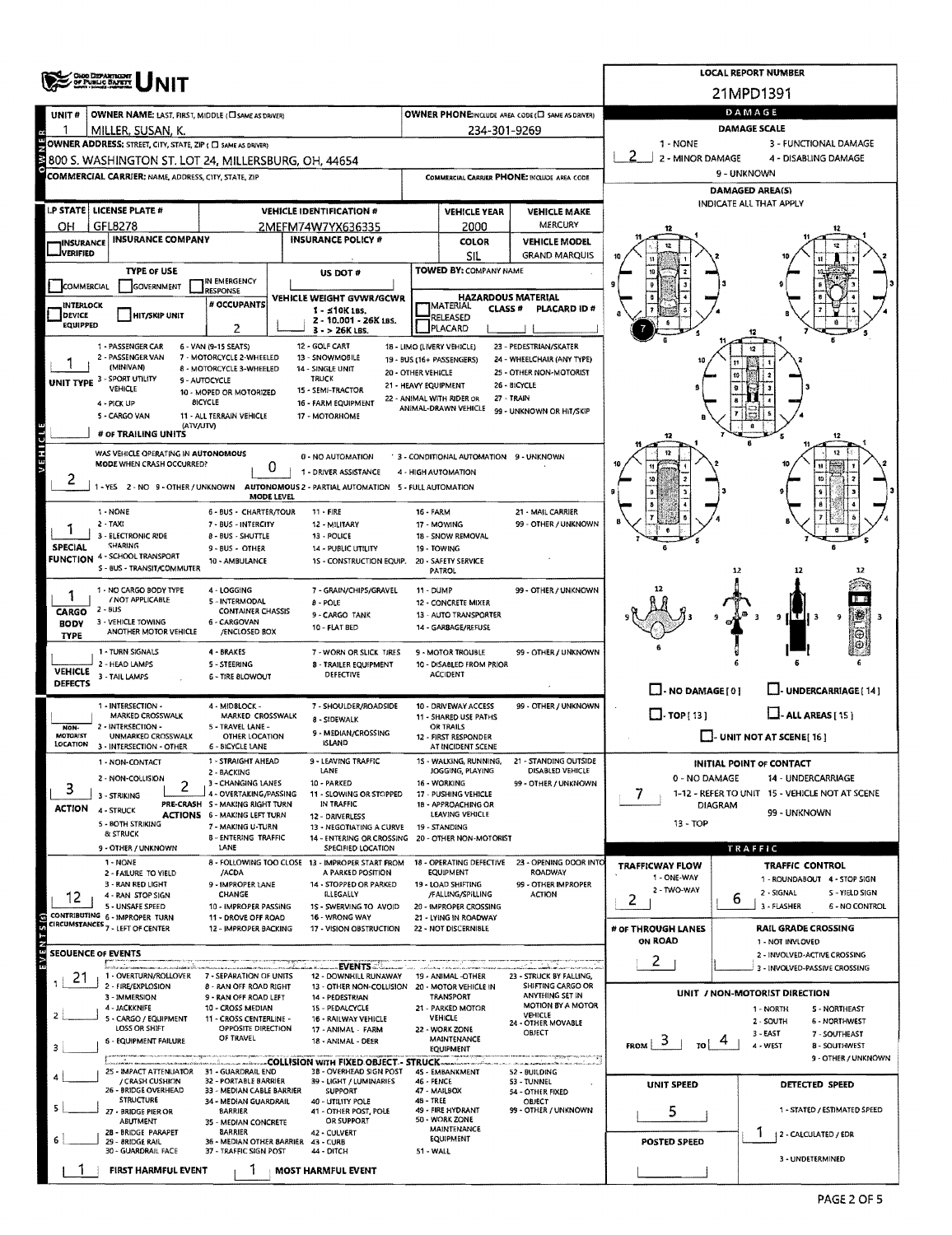|                             | <b>CHIO DSPANTIKENT</b>                                            |                                                                        |                                                                                          |                                            |                                                   |                                                       |                                      | <b>LOCAL REPORT NUMBER</b>                                         |
|-----------------------------|--------------------------------------------------------------------|------------------------------------------------------------------------|------------------------------------------------------------------------------------------|--------------------------------------------|---------------------------------------------------|-------------------------------------------------------|--------------------------------------|--------------------------------------------------------------------|
|                             |                                                                    |                                                                        |                                                                                          |                                            |                                                   |                                                       |                                      | 21MPD1391                                                          |
| UNIT #                      | OWNER NAME: LAST, FIRST, MIDDLE (C) SAME AS DRIVER)                |                                                                        |                                                                                          |                                            |                                                   | OWNER PHONE:INCLUDE AREA CODE (E) SAME AS DRIVER)     |                                      | DAMAGE                                                             |
| 2                           | CORRIGAN, DEAN, H                                                  |                                                                        |                                                                                          |                                            | 330-473-8037                                      |                                                       |                                      | <b>DAMAGE SCALE</b>                                                |
|                             | OWNER ADDRESS: STREET, CITY, STATE, ZIP ( C SAME AS DRIVER)        |                                                                        |                                                                                          |                                            |                                                   |                                                       | 1 - NONE                             | 3 - FUNCTIONAL DAMAGE                                              |
|                             | 5071 TR 313, MILLERSBURG, OH, 44654                                |                                                                        |                                                                                          |                                            |                                                   |                                                       | 2 - MINOR DAMAGE                     | 4 - DISABLING DAMAGE<br>9 - UNKNOWN                                |
|                             | <b>COMMERCIAL CARRIER: NAME, ADDRESS, CITY, STATE, ZIP</b>         |                                                                        |                                                                                          |                                            |                                                   | COMMERCIAL CARRIER PHONE: INCLUDE AREA CODE           |                                      | <b>DAMAGED AREA(S)</b>                                             |
|                             |                                                                    |                                                                        |                                                                                          |                                            |                                                   |                                                       |                                      | INDICATE ALL THAT APPLY                                            |
| ΟН                          | LP STATE   LICENSE PLATE #<br><b>FXL6373</b>                       |                                                                        | <b>VEHICLE IDENTIFICATION #</b><br>5J6RE4H40BL021241                                     |                                            | <b>VEHICLE YEAR</b><br>2011                       | <b>VEHICLE MAKE</b><br>HONDA                          |                                      |                                                                    |
|                             | INSURANCE INSURANCE COMPANY                                        |                                                                        | <b>INSURANCE POLICY #</b>                                                                |                                            | <b>COLOR</b>                                      | <b>VEHICLE MODEL</b>                                  |                                      |                                                                    |
| <b>JVERIFIED</b>            |                                                                    |                                                                        |                                                                                          |                                            | GRY                                               | CR-V                                                  |                                      |                                                                    |
|                             | <b>TYPE OF USE</b>                                                 | IN EMERGENCY                                                           | US DOT #                                                                                 |                                            | TOWED BY: COMPANY NAME                            |                                                       |                                      |                                                                    |
| COMMERCIAL                  | GOVERNMENT                                                         | <b>RESPONSE</b>                                                        | VEHICLE WEIGHT GVWR/GCWR                                                                 |                                            |                                                   | <b>HAZARDOUS MATERIAL</b>                             |                                      |                                                                    |
| INTERLOCK<br><b>DEVICE</b>  | <b>HIT/SKIP UNIT</b>                                               | # OCCUPANTS                                                            | $1 - 510K$ LBS.                                                                          |                                            | <b>IMATERIAL</b><br><b>CLASS #</b><br>RELEASED    | PLACARD ID#                                           |                                      |                                                                    |
| <b>EQUIPPED</b>             |                                                                    |                                                                        | 2 - 10.001 - 26K LBS.<br>3 - > 26K LBS.                                                  |                                            | PLACARD                                           |                                                       |                                      |                                                                    |
|                             | 1 - PASSENGER CAR                                                  | 6 - VAN (9-15 SEATS)                                                   | 12 - GOLF CART                                                                           |                                            | 18 - LIMO (LIVERY VEHICLE)                        | 23 - PEDESTRIAN/SKATER                                |                                      |                                                                    |
|                             | 2 - PASSENGER VAN<br>(MINIVAN)                                     | 7 - MOTORCYCLE 2-WHEELED<br><b>B - MOTORCYCLE 3-WHEELED</b>            | 13 - SNOWMOBILE<br>14 - SINGLE UNIT                                                      |                                            | 19 - BUS (16+ PASSENGERS)                         | 24 - WHEELCHAIR (ANY TYPE)<br>25 - OTHER NON-MOTORIST |                                      |                                                                    |
|                             | UNIT TYPE 3 - SPORT UTILITY<br>VEHICLE                             | 9 - AUTOCYCLE                                                          | TRUCK<br><b>15 - SEMI-TRACTOR</b>                                                        | 20 - OTHER VEHICLE<br>21 - HEAVY EQUIPMENT |                                                   | 26 - BICYCLE                                          |                                      |                                                                    |
|                             | 4 - PICK UP                                                        | 10 - MOPED OR MOTORIZED<br><b>BICYCLE</b>                              | 16 - FARM EQUIPMENT                                                                      |                                            | 22 - ANIMAL WITH RIDER OR<br>ANIMAL-DRAWN VEHICLE | 27 - TRAIN                                            |                                      |                                                                    |
|                             | S - CARGO VAN<br>(ATV/UTV)                                         | 11 - ALL TERRAIN VEHICLE                                               | 17 - MOTORHOME                                                                           |                                            |                                                   | 99 - UNKNOWN OR HIT/SKIP                              |                                      |                                                                    |
| d                           | # OF TRAILING UNITS                                                |                                                                        |                                                                                          |                                            |                                                   |                                                       | 12                                   |                                                                    |
| VEH!                        | WAS VEHICLE OPERATING IN AUTONOMOUS                                |                                                                        | 0 - NO AUTOMATION                                                                        |                                            | 3 - CONDITIONAL AUTOMATION 9 - UNKNOWN            |                                                       |                                      |                                                                    |
|                             | MODE WHEN CRASH OCCURRED?                                          | 0                                                                      | 1 - DRIVER ASSISTANCE                                                                    |                                            | 4 HIGH AUTOMATION                                 |                                                       |                                      |                                                                    |
| ∠                           |                                                                    | MODE LEVEL                                                             | 1 - YES 2 - NO 9 - OTHER / UNKNOWN AUTONOMOUS 2 - PARTIAL AUTOMATION 5 - FULL AUTOMATION |                                            |                                                   |                                                       |                                      |                                                                    |
|                             | 1 - NONE                                                           | <b>6 - BUS - CHARTER/TOUR</b>                                          | $11 - FIRE$                                                                              | 16 - FARM                                  |                                                   | 21 - MAIL CARRIER                                     |                                      |                                                                    |
|                             | $2 - TAXI$                                                         | 7 - BUS - INTERCITY                                                    | 12 - MILITARY                                                                            |                                            | 17 - MOWING                                       | 99 - OTHER / UNKNOWN                                  |                                      |                                                                    |
| <b>SPECIAL</b>              | 3 - ELECTRONIC RIDE<br>SHARING                                     | 8 - BUS - SHUTTLE<br>9 - BUS - OTHER                                   | 13 - POLICE<br>14 - PUBLIC UTILITY                                                       |                                            | 18 - SNOW REMOVAL<br>19 - TOWING                  |                                                       |                                      |                                                                    |
| <b>FUNCTION</b>             | 4 - SCHOOL TRANSPORT<br>S - BUS - TRANSIT/COMMUTER                 | 10 - AMBULANCE                                                         | 15 - CONSTRUCTION EQUIP.                                                                 |                                            | 20 - SAFETY SERVICE                               |                                                       |                                      |                                                                    |
|                             |                                                                    |                                                                        |                                                                                          |                                            | PATROL                                            |                                                       |                                      | 12                                                                 |
|                             | 1 NO CARGO BODY TYPE<br>/ NOT APPLICABLE                           | 4 - LOGGING<br>S - INTERMODAL                                          | 7 - GRAIN/CHIPS/GRAVEL<br>8 - POLE                                                       | 11 - DUMP                                  | 12 - CONCRETE MIXER                               | 99 - OTHER / UNKNOWN                                  |                                      |                                                                    |
| CARGO                       | 2 - BUS                                                            | <b>CONTAINER CHASSIS</b>                                               | 9 - CARGO TANK                                                                           |                                            | 13 - AUTO TRANSPORTER                             |                                                       |                                      | 1 T I<br>9                                                         |
| <b>BODY</b><br><b>TYPE</b>  | 3 - VEHICLE TOWING<br>ANOTHER MOTOR VEHICLE                        | 6 - CARGOVAN<br>/ENCLOSED BOX                                          | 10 - FLAT BED                                                                            |                                            | 14 - GARBAGE/REFUSE                               |                                                       |                                      |                                                                    |
|                             | 1 - TURN SIGNALS                                                   | 4 - BRAKES                                                             | 7 - WORN OR SLICK TIRES                                                                  |                                            | <b>9 - MOTOR TROUBLE</b>                          | 99 - OTHER / UNKNOWN                                  |                                      |                                                                    |
| <b>VEHICLE</b>              | 2 - HEAD LAMPS<br>3 - TAIL LAMPS                                   | <b>S-STEERING</b><br><b>6 - TIRE BLOWOUT</b>                           | <b>B - TRAILER EQUIPMENT</b><br>DEFECTIVE                                                |                                            | 10 - DISABLED FROM PRIOR<br><b>ACCIDENT</b>       |                                                       |                                      |                                                                    |
| <b>DEFECTS</b>              |                                                                    |                                                                        |                                                                                          |                                            |                                                   |                                                       | $\Box$ - NO DAMAGE $[0]$             | J- UNDERCARRIAGE   14 ]                                            |
|                             | 1 - INTERSECTION -                                                 | 4 - MIDBLOCK -                                                         | 7 - SHOULDER/ROADSIDE                                                                    |                                            | 10 - DRIVEWAY ACCESS                              | 99 - OTHER / UNKNOWN                                  |                                      |                                                                    |
| <b>NON-</b>                 | <b>MARKED CROSSWALK</b><br>2 - INTERSECTION                        | MARKED CROSSWALK<br>5 - TRAVEL LANE -                                  | <b>B-SIDEWALK</b>                                                                        |                                            | 11 - SHARED USE PATHS<br>OR TRAILS                |                                                       | $\Box$ TOP [13]                      | $\Box$ - ALL AREAS [ 15 ]                                          |
| <b>MOTORIST</b><br>LOCATION | UNMARKED CROSSWALK<br>3 - INTERSECTION - OTHER                     | OTHER LOCATION<br>6 - BICYCLE LANE                                     | 9 - MEDIAN/CROSSING<br>ISLAND                                                            |                                            | 12 - FIRST RESPONDER<br>AT INCIDENT SCENE         |                                                       |                                      | $\Box$ - UNIT NOT AT SCENE [16]                                    |
|                             | 1 - NON-CONTACT                                                    | 1 - STRAIGHT AHEAD                                                     | 9 - LEAVING TRAFFIC                                                                      |                                            | 15 - WALKING, RUNNING,                            | 21 - STANDING OUTSIDE                                 |                                      | INITIAL POINT OF CONTACT                                           |
|                             | 2 - NON-COLLISION                                                  | 2 - BACKING<br>3 - CHANGING LANES                                      | LANE<br>10 - PARKED                                                                      |                                            | JOGGING, PLAYING<br>16 - WORKING                  | DISABLED VEHICLE<br>99 - OTHER / UNKNOWN              | 0 - NO DAMAGE                        | 14 - UNDERCARRIAGE                                                 |
| 4                           | 10<br>3 - STRIKING                                                 | 4 - OVERTAKING/PASSING                                                 | 11 - SLOWING OR STOPPED                                                                  |                                            | 17 - PUSHING VEHICLE                              |                                                       | 7                                    | 1-12 - REFER TO UNIT 15 - VEHICLE NOT AT SCENE                     |
| ACTION                      | 4 - STRUCK                                                         | PRE-CRASH 5 - MAKING RIGHT TURN<br><b>ACTIONS 6 - MAKING LEFT TURN</b> | IN TRAFFIC<br>12 - DRIVERLESS                                                            |                                            | 18 - APPROACHING OR<br>LEAVING VEHICLE            |                                                       | <b>DIAGRAM</b>                       | 99 - UNKNOWN                                                       |
|                             | <b>5 - BOTH STRIKING</b><br>& STRUCK                               | 7 - MAKING U-TURN<br><b>B - ENTERING TRAFFIC</b>                       | 13 - NEGOTIATING A CURVE<br>14 - ENTERING OR CROSSING 20 - OTHER NON-MOTORIST            |                                            | 19 - STANDING                                     |                                                       | 13 - TOP                             |                                                                    |
|                             | 9 - OTHER / UNKNOWN                                                | LANE                                                                   | SPECIFIED LOCATION                                                                       |                                            |                                                   |                                                       |                                      | TRAFFIC                                                            |
|                             | 1 - NONE<br>2 - FAILURE TO YIELD                                   | /ACDA                                                                  | B - FOLLOWING TOO CLOSE 13 - IMPROPER START FROM<br>A PARKED POSITION                    |                                            | 18 - OPERATING DEFECTIVE<br>EQUIPMENT             | 23 - OPENING DOOR INTO<br>ROADWAY                     | TRAFFICWAY FLOW                      | TRAFFIC CONTROL                                                    |
|                             | 3 - RAN RED LIGHT                                                  | 9 - IMPROPER LANE                                                      | 14 - STOPPED OR PARKED                                                                   |                                            | 19 - LOAD SHIFTING                                | 99 - OTHER IMPROPER                                   | 1 - ONE-WAY<br>2 - TWO-WAY           | 1 - ROUNDABOUT 4 - STOP SIGN                                       |
|                             | 4 - RAN STOP SIGN<br>S - UNSAFE SPEED                              | CHANGE<br>10 - IMPROPER PASSING                                        | ILLEGALLY<br>15 - SWERVING TO AVOID                                                      |                                            | /FALLING/SPILLING<br>20 - IMPROPER CROSSING       | <b>ACTION</b>                                         | 2                                    | 2 - SIGNAL<br>S - YIELD SIGN<br>6<br>3 - FLASHER<br>6 - NO CONTROL |
| $(5)$ $\overline{5}$        | CONTRIBUTING 6 - IMPROPER TURN<br>CIRCUMSTANCES 7 - LEFT OF CENTER | 11 - DROVE OFF ROAD                                                    | 16 - WRONG WAY                                                                           |                                            | 21 - LYING IN ROADWAY                             |                                                       |                                      |                                                                    |
|                             |                                                                    | 12 - IMPROPER BACKING                                                  | 17 - VISION OBSTRUCTION                                                                  |                                            | 22 - NOT DISCERNIBLE                              |                                                       | # OF THROUGH LANES<br><b>ON ROAD</b> | <b>RAIL GRADE CROSSING</b><br>1 - NOT INVLOVED                     |
|                             | SEOUENCE OF EVENTS                                                 |                                                                        |                                                                                          |                                            |                                                   |                                                       | 2                                    | 2 - INVOLVED-ACTIVE CROSSING                                       |
| -20                         | farit T<br>1 - OVERTURN/ROLLOVER                                   | 7 - SEPARATION OF UNITS                                                | <b>SALEVENTS</b><br>12 - DOWNHILL RUNAWAY                                                |                                            | 19 - ANIMAL -OTHER                                | ana indrindheadhana<br>23 - STRUCK BY FALLING,        |                                      | 3 - INVOLVED-PASSIVE CROSSING                                      |
|                             | 2 - FIRE/EXPLOSION<br>3 - IMMERSION                                | 8 - RAN OFF ROAD RIGHT<br>9 - RAN OFF ROAD LEFT                        | 13 - OTHER NON-COLLISION 20 - MOTOR VEHICLE IN<br>14 - PEDESTRIAN                        |                                            | TRANSPORT                                         | SHIFTING CARGO OR<br>ANYTHING SET IN                  |                                      | UNIT / NON-MOTORIST DIRECTION                                      |
|                             | 4 - JACKKNIFE                                                      | 10 - CROSS MEDIAN                                                      | 15 - PEDALCYCLE                                                                          |                                            | 21 - PARKED MOTOR<br>VEHICLE                      | MOTION BY A MOTOR<br>VEHICLE                          |                                      | 1 - NORTH<br>S - NORTHEAST                                         |
|                             | S - CARGO / EQUIPMENT<br>LOSS OR SHIFT                             | 11 - CROSS CENTERLINE -<br>OPPOSITE DIRECTION                          | 16 - RAILWAY VEHICLE<br>17 - ANIMAL - FARM                                               |                                            | 22 - WORK ZONE                                    | 24 - OTHER MOVABLE<br>OBJECT                          |                                      | 2 - SOUTH<br>6 - NORTHWEST<br>3 - EAST<br>7 - SOUTHEAST            |
| з                           | <b>6 - EQUIPMENT FAILURE</b>                                       | OF TRAVEL                                                              | 18 - ANIMAL - DEER                                                                       |                                            | MAINTENANCE<br><b>EQUIPMENT</b>                   |                                                       | <b>FROM</b>                          | 4 - WEST<br><b>B-SOUTHWEST</b>                                     |
|                             | and the considerable of the same company<br>kolmakarina.           |                                                                        | 38 - OVERHEAD SIGN POST                                                                  |                                            |                                                   | tuurismu omkatala ed                                  |                                      | 9 - OTHER / UNKNOWN                                                |
|                             | 25 - IMPACT ATTENUATOR 31 - GUARDRAIL END<br>/ CRASH CUSHION       | 32 - PORTABLE BARRIER                                                  | 39 - LIGHT / LUMINARIES                                                                  | 46 - FENCE                                 | 45 - EMBANKMENT                                   | 52 - BUILDING<br>53 - TUNNEL                          | <b>UNIT SPEED</b>                    | DETECTED SPEED                                                     |
|                             | 26 - BRIDGE OVERHEAD<br><b>STRUCTURE</b>                           | 33 - MEDIAN CABLE BARRIER<br>34 - MEDIAN GUARDRAIL                     | <b>SUPPORT</b><br>40 - UTILITY POLE                                                      | 4B-TREE                                    | 47 - MAILBOX                                      | 54 - OTHER FIXED<br>OBJECT                            |                                      |                                                                    |
|                             | 27 - BRIDGE PIER OR<br><b>ABUTMENT</b>                             | <b>BARRIER</b><br>35 - MEDIAN CONCRETE                                 | 41 - OTHER POST, POLE<br>OR SUPPORT                                                      |                                            | 49 - FIRE HYDRANT<br>50 - WORK ZONE               | 99 - OTHER / UNKNOWN                                  | 0                                    | 1 - STATED / ESTIMATED SPEED                                       |
|                             | 28 - BRIDGE PARAPET<br>29 - BRIDGE RAIL                            | <b>BARRIER</b><br>36 - MEDIAN OTHER BARRIER 43 - CURB                  | 42 - CULVERT                                                                             |                                            | MAINTENANCE<br><b>EQUIPMENT</b>                   |                                                       | POSTED SPEED                         | 2 - CALCULATED / EDR                                               |
|                             | 30 - GUARDRAIL FACE                                                | 37 - TRAFFIC SIGN POST                                                 | 44 - DITCH                                                                               | 51 - WALL                                  |                                                   |                                                       |                                      | 3 - UNDETERMINED                                                   |
|                             | FIRST HARMFUL EVENT                                                |                                                                        | <b>MOST HARMFUL EVENT</b>                                                                |                                            |                                                   |                                                       |                                      |                                                                    |

 $\hat{\mathbf{v}}$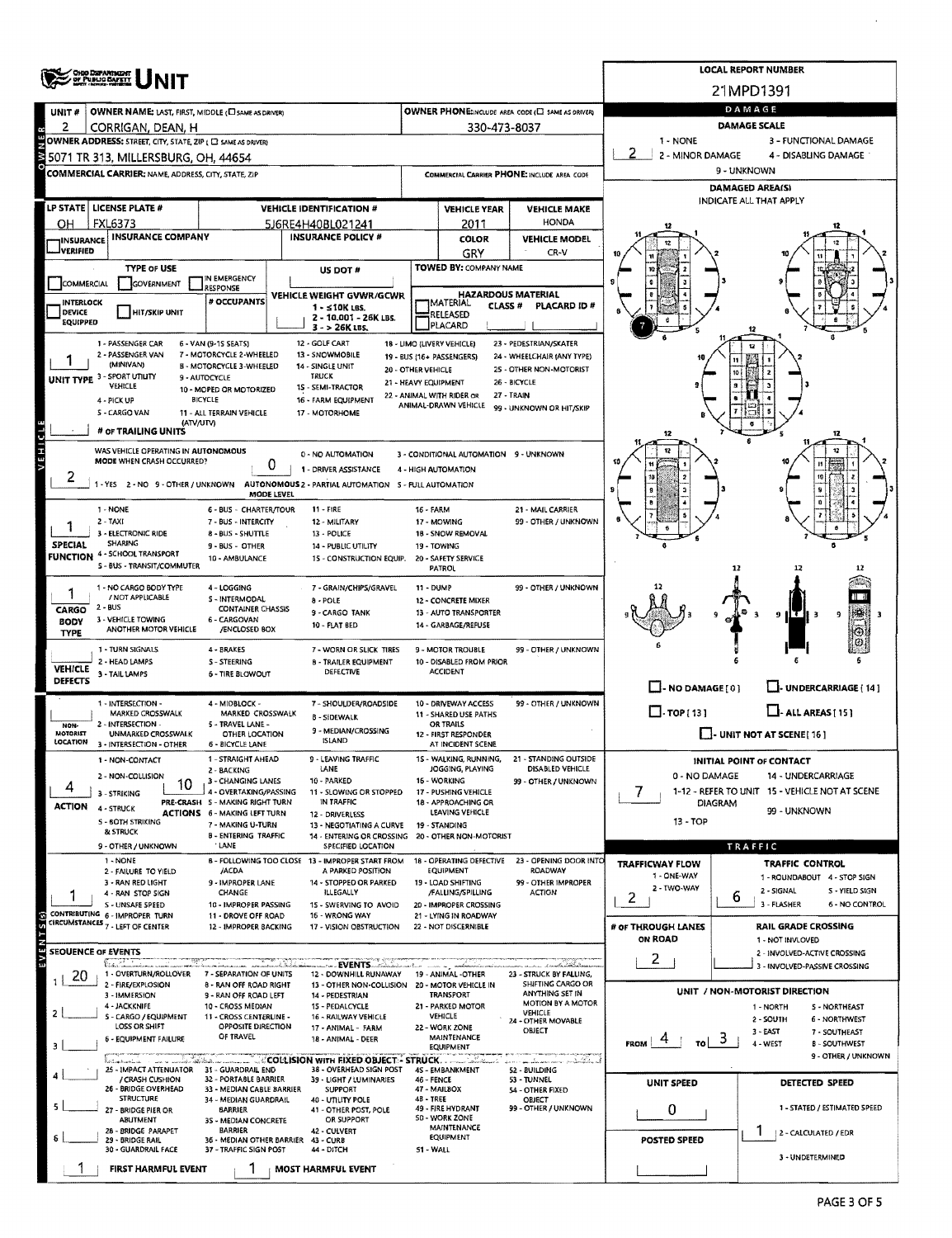|              |                                    |                                                                                 | <b>SERGEM</b> MOTORIST / NON-MOTORIST                   |                   |                                              |                   |                                                 |                      |                                                                      |               |                                    |                                          | <b>LOCAL REPORT NUMBER</b>                                                 | 21MPD1391     |                        |                                               |                               |
|--------------|------------------------------------|---------------------------------------------------------------------------------|---------------------------------------------------------|-------------------|----------------------------------------------|-------------------|-------------------------------------------------|----------------------|----------------------------------------------------------------------|---------------|------------------------------------|------------------------------------------|----------------------------------------------------------------------------|---------------|------------------------|-----------------------------------------------|-------------------------------|
|              | UNIT <sup>#</sup>                  |                                                                                 | <b>NAME: LAST. FIRST. MIDDLE</b>                        |                   |                                              |                   |                                                 |                      |                                                                      |               |                                    |                                          | DATE OF BIRTH                                                              |               |                        | AGE                                           | <b>GENDER</b>                 |
|              | 1                                  | MILLER, SUSAN, K.                                                               |                                                         |                   |                                              |                   |                                                 |                      |                                                                      |               |                                    | 09/21/1944                               |                                                                            |               |                        | 77                                            | F                             |
|              |                                    | <b>ADDRESS: STREET, CITY, STATE, ZIP</b>                                        |                                                         |                   |                                              |                   |                                                 |                      |                                                                      |               |                                    |                                          | <b>CONTACT PHONE - INCLUDE AREA CODE</b>                                   |               |                        |                                               |                               |
|              |                                    |                                                                                 | 800 S. WASHINGTON ST. LOT 24, MILLERSBURG, OH, 44654    |                   |                                              |                   |                                                 |                      |                                                                      |               | 234-301-9269                       |                                          |                                                                            |               |                        |                                               |                               |
| NON-MOTOR    |                                    | <b>INJURIES IINJURED</b><br><b>TAKEN</b>                                        | <b>EMS AGENCY (NAME)</b>                                |                   |                                              |                   | INJURED TAKEN TO: MEDICAL FACILITY (NAME, CITY) |                      | <b>SAFETY EQUIPMENT.</b><br><b>USED</b>                              |               | DOT-COMPLIANT                      |                                          | <b>SEATING</b><br>POSITION                                                 |               | AIR BAG USAGE          | <b>EJECTION</b>                               | <b>TRAPPED</b>                |
|              | 5                                  | BY<br>$\pm 1$                                                                   |                                                         |                   |                                              |                   |                                                 |                      | 4                                                                    |               | <b>MC HELMET</b>                   |                                          | 1                                                                          |               | 1                      | 1                                             | 1                             |
|              | OL STATE                           |                                                                                 | <b>OPERATOR LICENSE NUMBER</b>                          |                   | OFFENSE CHARGED                              |                   |                                                 | LOCAL<br>CODE        | <b>OFFENSE DESCRIPTION</b>                                           |               |                                    |                                          |                                                                            |               | <b>CITATION NUMBER</b> |                                               |                               |
|              | OН                                 | RP096550                                                                        |                                                         |                   |                                              |                   |                                                 |                      |                                                                      |               |                                    |                                          |                                                                            |               |                        |                                               |                               |
|              | OL CLASS                           | <b>ENDORSEMENT</b>                                                              | <b>RESTRICTION SELECT UP TO 3</b>                       | <b>DRIVER</b>     | <b>DISTRACTED</b>                            | ALCOHOL           | ALCOHOL / DRUG SUSPECTED<br>MARIJUANA           |                      | <b>CONDITION</b>                                                     | <b>STATUS</b> | ALCOHOL TEST<br>TYPE               |                                          | VALUE                                                                      | <b>STATUS</b> | TYPE                   | <b>DRUG TEST(S)</b>                           | RESULTS SELECT UP TO 4        |
|              | 4                                  |                                                                                 |                                                         | BY                |                                              | OTHER DRUG        |                                                 |                      | 1                                                                    |               | 1                                  |                                          |                                                                            | -1            | 1                      |                                               |                               |
|              | UNIT <sub>#</sub>                  |                                                                                 | <b>NAME: LAST, FIRST, MIDDLE</b>                        |                   |                                              |                   |                                                 |                      |                                                                      |               |                                    |                                          | DATE OF BIRTH                                                              |               |                        | AGE                                           | <b>GENDER</b>                 |
|              |                                    |                                                                                 |                                                         |                   |                                              |                   |                                                 |                      |                                                                      |               |                                    |                                          |                                                                            |               |                        |                                               |                               |
|              |                                    | <b>ADDRESS: STREET, CITY, STATE, ZIP</b>                                        |                                                         |                   |                                              |                   |                                                 |                      |                                                                      |               |                                    |                                          | <b>CONTACT PHONE - INCLUDE AREA CODE</b>                                   |               |                        |                                               |                               |
| <b>MON-N</b> |                                    | <b>INJURIES INJURED</b><br>TAXEN<br>BY                                          | <b>EMS AGENCY (NAME)</b>                                |                   |                                              |                   | INJURED TAKEN TO: MEDICAL FACILITY (NAME, CITY) |                      | <b>SAFETY EQUIPMENT</b><br><b>USED</b>                               |               | DOT-COMPLIANT<br>MC HELMET         |                                          | <b>SEATING</b><br>POSITION                                                 |               | AIR BAG USAGE          |                                               | EJECTION TRAPPED              |
|              | <b>OL STATE</b>                    |                                                                                 | <b>OPERATOR LICENSE NUMBER</b>                          |                   | <b>OFFENSE CHARGED</b>                       |                   |                                                 | LOCAL                | <b>OFFENSE DESCRIPTION</b>                                           |               |                                    |                                          |                                                                            |               | <b>CITATION NUMBER</b> |                                               |                               |
|              |                                    |                                                                                 |                                                         |                   |                                              |                   |                                                 | CODE                 |                                                                      |               |                                    |                                          |                                                                            |               |                        |                                               |                               |
|              | <b>OL CLASS</b>                    | <b>ENDORSEMENT</b>                                                              | <b>RESTRICTION SELECT UP TO 3</b>                       | <b>DRIVER</b>     | <b>DISTRACTED</b>                            | <b>ALCOHOL</b>    | ALCOHOL / DRUG SUSPECTED<br>MARIJUANA           |                      | <b>CONDITION</b>                                                     |               | ALCOHOL TEST                       |                                          |                                                                            |               |                        | DRUG TEST(S)                                  |                               |
|              |                                    |                                                                                 |                                                         | BY                |                                              | OTHER DRUG        |                                                 |                      |                                                                      | <b>STATUS</b> | TYPE                               |                                          | VALUE                                                                      | <b>STATUS</b> | TYPE                   |                                               | <b>RESULTS SELECT UP TO 4</b> |
|              | UNIT #                             |                                                                                 | <b>NAME: LAST, FIRST, MIDDLE</b>                        |                   |                                              |                   |                                                 |                      |                                                                      |               |                                    |                                          | <b>DATE OF BIRTH</b>                                                       |               |                        | AGE                                           | <b>GENDER</b>                 |
|              |                                    |                                                                                 |                                                         |                   |                                              |                   |                                                 |                      |                                                                      |               |                                    |                                          |                                                                            |               |                        |                                               |                               |
|              |                                    | <b>ADDRESS: STREET, CITY, STATE, ZIP</b>                                        |                                                         |                   |                                              |                   |                                                 |                      |                                                                      |               |                                    |                                          | <b>CONTACT PHONE - INCLUDE AREA CODE</b>                                   |               |                        |                                               |                               |
|              |                                    | INJURIES IINJURED<br><b>TAKEN</b><br>B٧                                         | <b>EMS AGENCY (NAME)</b>                                |                   |                                              |                   | INJURED TAKEN TO: MEDICAL FACILITY (NAME, CITY) |                      | <b>SAFETY EQUIPMENT</b><br>USED                                      |               | DOT-COMPLIANT<br><b>IMC HELMET</b> |                                          | <b>SEATING</b><br><b>POSITION</b>                                          |               | AIR BAG USAGE          | <b>EJECTION</b>                               | <b>TRAPPED</b>                |
|              |                                    |                                                                                 | OL STATE OPERATOR LICENSE NUMBER                        |                   | OFFENSE CHARGED                              |                   |                                                 | <b>LOCAL</b><br>CODE | <b>OFFENSE DESCRIPTION</b>                                           |               |                                    |                                          |                                                                            |               | <b>CITATION NUMBER</b> |                                               |                               |
|              | OL CLASS                           | <b>ENDORSEMENT</b>                                                              | <b>RESTRICTION SELECT UP TO 3</b>                       | <b>DRIVER</b>     |                                              |                   | ALCOHOL / DRUG SUSPECTED                        |                      | <b>CONDITION</b>                                                     |               | <b>ALCOHOL TEST</b>                |                                          |                                                                            |               |                        | <b>DRUG TEST(S)</b>                           |                               |
|              |                                    |                                                                                 |                                                         | BY                | <b>DISTRACTED</b>                            | ALCOHOL           | MARIJUANA                                       |                      |                                                                      | <b>STATUS</b> | <b>TYPE</b>                        |                                          | VALUE                                                                      | <b>STATUS</b> | <b>TYPE</b>            |                                               | RESULTS SELECT UP TO 4        |
|              |                                    |                                                                                 |                                                         |                   |                                              | <b>OTHER DRUG</b> |                                                 |                      |                                                                      |               |                                    |                                          |                                                                            |               |                        |                                               |                               |
| <b>FATAL</b> |                                    | IMBIDIEC                                                                        | SEATING POSITION<br>FRONT LEFT SIDE                     |                   | AID RAG<br>- NOT DEPLOYED                    |                   | OL CLACC                                        |                      | OL RESTRICTION(S)   DRIVER DISTRACTION  <br><b>ALCOHOL INTERLOCK</b> |               |                                    |                                          | <b>NOT DISTRACTED</b>                                                      |               |                        | <b>TEST STATUS</b><br>1. NONE GWEN            |                               |
|              |                                    | 2 - SUSPECTED SERIOUS.                                                          | (MOTORCYCLE DRIVER)<br><b>FRONT - MIDDLE</b>            |                   | 2 DEPLOYED FRONT<br>3 DEPLOYED SIDE          |                   | 1. - CLASS A<br>2 - CLASS B                     |                      | <b>DEVICE</b><br>- CDLINTRASTATE ONLY                                |               |                                    | <b>ELECTRONIC</b>                        | 2 - MANUALLY OPERATING AN                                                  |               |                        | <b>TEST REFUSED</b><br><b>TEST GIVEN.</b>     |                               |
| injury       | - SUSPECTED MINOR                  |                                                                                 | 3 FRONT - RIGHT SIDE<br>4 SECOND LEFT SIDE              | <b>FRONT/SIDE</b> | 4 - DEPLOYED BOTH                            |                   | 3 - CLASS C                                     |                      | <b>CORRECTIVE LENSES</b><br>: FARM WAIVER                            |               |                                    |                                          | <b>COMMUNICATION DEVICE</b><br><b>TTEXTING, TYPING,</b>                    |               |                        | / UNUSABLE                                    | CONTAMINATED SAMPLE           |
| INJURY       | <b>POSSIBLE INJURY</b>             |                                                                                 | (MOTORCYCLE PASSENGER)<br>-SECOND - MIDDLE              |                   | 5 - NOT APPLICABLE<br>9 - DEPLOYMENT UNKNOWN |                   | <b>4 - REGULAR CLASS</b><br>$(OHIO = D)$        |                      | 5 - EXCEPT CLASS A BUS<br>6 - EXCEPT CLASS A                         |               |                                    | <b>DIALINGLY</b>                         | TALKING ON HANDS-FREE                                                      |               |                        | 4 - TEST GIVEN,<br>RESULTS KNOWN <sup>3</sup> |                               |
|              |                                    | - NO APPARENT INJURY                                                            | <b>6 - SECOND - RIGHT SIDE</b><br>7 - THIRD - LEFT SIDE |                   | EJECTION                                     |                   | 5 - M/C MOPED ONLY                              |                      | & CLASS B BUS<br><b>EXCEPT TRACTOR-TRAILER</b>                       |               |                                    |                                          | COMMUNICATION DEVICE<br>- TALKING ON HAND-HELD                             |               |                        | 5 - TEST GIVEN,<br>RESULTS UNKNOWN            |                               |
|              |                                    | INJURIES TAKEN BY                                                               | (MOTORCYCLE SIDE CAR)<br>THIRD - MIDDLE                 |                   | <b>NOT EIECTED</b>                           |                   | 6 - NO VALID OL-                                |                      | - INTERMEDIATE LICENSE<br><b>RESTRICTIONS</b>                        |               |                                    |                                          | <b>COMMUNICATION DEVICE</b><br>OTHER ACTIVITY WITH AN<br>ELECTRONIC DEVICE |               |                        |                                               | ALCOHOL TEST TYPE             |
|              |                                    | 1 - NOT TRANSPORTED<br>ः /TREATED AT SCENE:                                     | 9 - THIRD - RIGHT SIDE<br>10 - SLEEPER SECTION          |                   | 2 - PARTIALLY EJECTED<br>3 - TOTALLY EJECTED |                   | <b>OL ENDORSEMENT</b>                           |                      | LEARNER'S PERMIT<br><b>RESTRICTIONS</b><br>10 - LIMITED TO DAYLIGHT  |               |                                    | 6 - PASSENGER                            | 7 - OTHER DISTRACTION                                                      |               | 1 NONE<br>2 - BLOOD    |                                               |                               |
| $2 - EMS$    |                                    |                                                                                 | OF TRUCK CAB<br><b>PASSENGER IN</b>                     |                   | 4 - NOT APPLICABLE                           |                   | H - HAZMAT<br><b>M-MOTORCYCLE</b>               |                      | ONLY<br>LIMITED TO EMPLOYMENT                                        |               |                                    |                                          | MINSIDE THE VEHICLE<br>8 OTHER DISTRACTION                                 |               | 3 - URINE<br>4 BREATH  |                                               |                               |
| 3-POLICE     |                                    | 9 - OTHER / UNKNOWN                                                             | OTHER ENCLOSED CARGO<br>AREA (NON-TRAILING UNIT)        |                   | <b>TRAPPED</b><br><b>1 NOT TRAPPED</b>       |                   | P - PASSENGER                                   |                      | 12 - LIMITED - OTHER<br>13 - MECHANICAL DEVICES-                     |               |                                    |                                          | OUTSIDE THE VEHICLE<br>9 - OTHER / UNKNOWN.                                |               | 5 - OTHER              |                                               |                               |
|              |                                    | <b>SAFETY EQUIPMENT</b>                                                         | BUS, PICK-UP WITH CAP)<br>PASSENGER IN                  |                   | 2 - EXTRICATED BY<br>MECHANICAL MEANS        |                   | N - TANKER<br>Q MOTOR SCOOTER                   |                      | (SPECIAL BRAKES, HAND<br>CONTROLS, OR OTHER                          |               |                                    |                                          | CONDITION                                                                  |               | NONE.                  | <b>DRUG TEST TYPE</b>                         |                               |
|              | 1 - NONE USED.                     |                                                                                 | UNENCLOSED CARGO AREA<br>13 - TRAILING UNIT             | 3 - FREED BY      | NON-MECHANICAL MEANS                         |                   | R - THREE-WHEEL                                 |                      | <b>ADAPTIVE DEVICES)</b><br>14 - MILITARY VEHICLES ONLY.             |               |                                    |                                          | 1. APPARENTLY NORMAL<br>2 - PHYSICAL IMPAIRMENT                            |               | $2 - BLOOD$<br>3-URINE |                                               |                               |
| <b>USED</b>  |                                    | 2 - SHOULDER BELT ONLY                                                          | <b>44 RIDING ON VEHICLE</b><br><b>EXTERIOR</b>          |                   |                                              |                   | MOTORCYCLE<br>S - SCHOOL BUS                    |                      | 15 - MOTOR VEHICLES<br>WITHOUT AIR BRAKES                            |               |                                    | 3 - EMOTIONAL (E.G.<br>DEPRESSED, ANGRY, |                                                                            |               | $4 - OPTER$            |                                               |                               |
|              |                                    | 3 - LAP BELT ONLY USED.<br>4 - SHOULDER & LAP BELT                              | (NON-TRAILING UNIT)<br>- NON-MOTORIST<br>15             |                   |                                              |                   | - DOUBLE & TRIPLE<br><b>TRAILERS</b>            |                      | 16 - OUTSIDE MIRROR<br>17 - PROSTHETIC AID -<br>18 - OTHER           |               |                                    | DISTURBED):<br>4 - ILLNESS               |                                                                            |               |                        | 1 - AMPHETAMINES                              | <b>DRUG TEST RESULT(S)</b>    |
| USED.        |                                    | 5 - CHILD RESTRAINT SYSTEM.                                                     | 99 - OTHER / UNKNOWN                                    |                   |                                              |                   | X - TANKER / HAZMAT                             |                      |                                                                      |               |                                    | FATIGUED, ETC.                           | FELL ASLEEP, FAINTED                                                       |               |                        | 2 - BARBITURATES<br>3 BENZODIAZEPINES         |                               |
|              |                                    | FORWARD FACING<br>6 - CHILD RESTRAINT SYSTEM                                    |                                                         |                   |                                              |                   | GENDER                                          |                      |                                                                      |               |                                    |                                          | UNDER THE INFLUENCE OF<br>MEDICATIONS / DRUGS /                            |               | 5 COCAINE              | 4 - CANNABINOIDS                              |                               |
|              | - REAR FACING<br>7 - BOOSTER SEAT, |                                                                                 |                                                         |                   |                                              |                   | F - FEMALE                                      |                      |                                                                      |               |                                    | <b>ALCOHOL</b>                           | OTHER / UNKNOWN                                                            |               | 7 - OTHER              | 6 - OPIATES / OPIOIDS                         |                               |
|              | <b>B-HELMET USED</b>               | 9 - PROTECTIVE PADS USED                                                        |                                                         |                   |                                              |                   | M - MALE<br>U - OTHER / UNKNOWN                 |                      |                                                                      |               |                                    |                                          |                                                                            |               |                        | <b>8 - NEGATIVE RESULTS</b>                   |                               |
|              |                                    | (ELBOWS, KNEES, ETC)<br>10 - REFLECTIVE CLOTHING<br>11 - LIGHTING - PEDESTRIAN. |                                                         |                   |                                              |                   |                                                 |                      |                                                                      |               |                                    |                                          |                                                                            |               |                        |                                               |                               |
|              | '/ BICYCLE ONLY                    | 99 - OTHER / UNKNOWN                                                            |                                                         |                   |                                              |                   |                                                 |                      |                                                                      |               |                                    |                                          |                                                                            |               |                        |                                               |                               |

 $\mathcal{L}^{\text{max}}_{\text{max}}$ 

 $\sim$   $\sim$ 

 $\hat{\mathcal{A}}$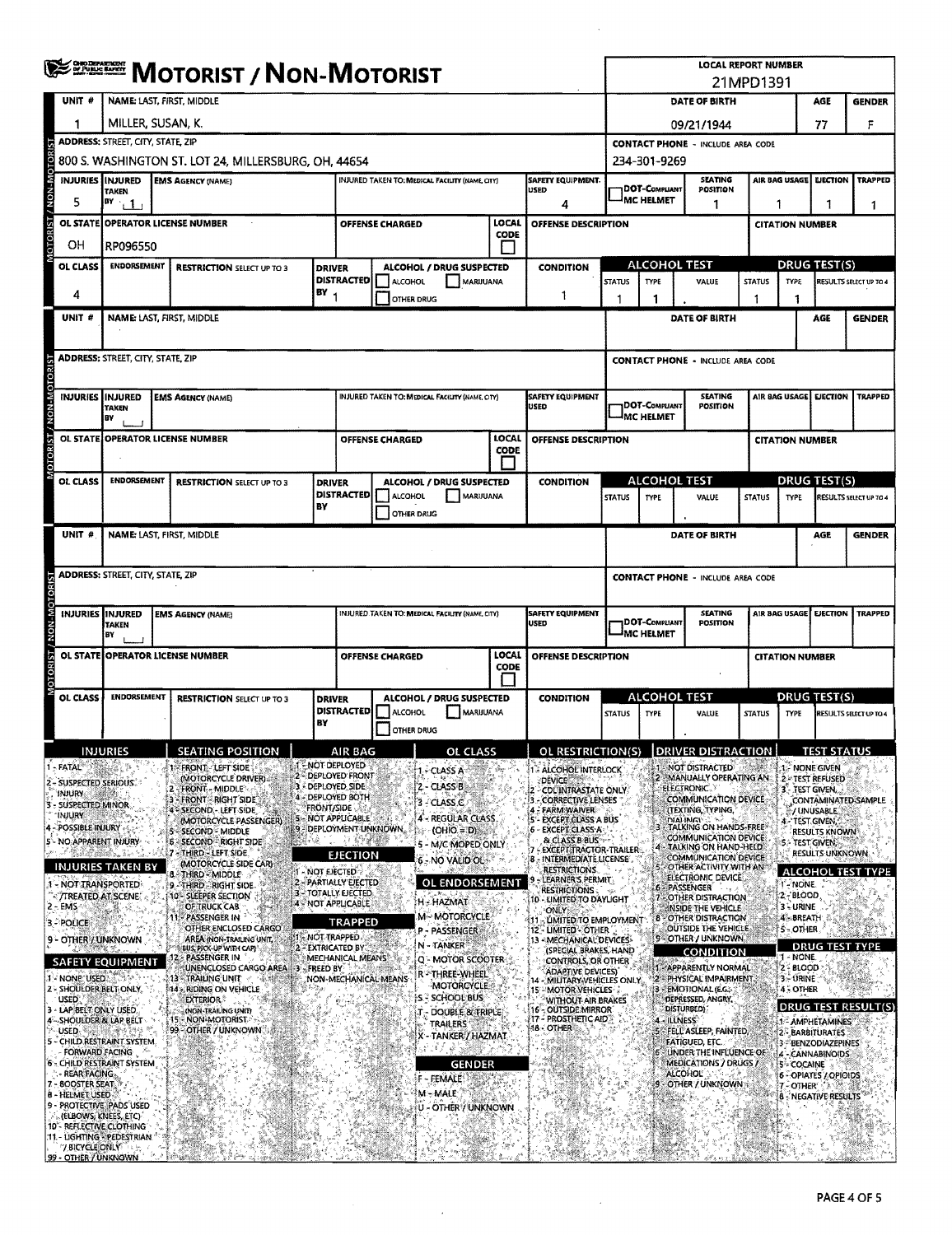|                                                                                                              |                                                                                       |                                                                                                                                                              |                                                           | <b>EEE OCCUPANT / WITNESS ADDENDUM</b>                                                                                                                                                                                                                                                                                                                                                |                                                                                                                                                                                                                                                                                                                                                                                                                                                                                                                                                                                                                                                  |                                          |                                   | <b>LOCAL REPORT NUMBER</b>                                                                                                                                                                                                                                                                                                                                               |                        |                |  |  |  |
|--------------------------------------------------------------------------------------------------------------|---------------------------------------------------------------------------------------|--------------------------------------------------------------------------------------------------------------------------------------------------------------|-----------------------------------------------------------|---------------------------------------------------------------------------------------------------------------------------------------------------------------------------------------------------------------------------------------------------------------------------------------------------------------------------------------------------------------------------------------|--------------------------------------------------------------------------------------------------------------------------------------------------------------------------------------------------------------------------------------------------------------------------------------------------------------------------------------------------------------------------------------------------------------------------------------------------------------------------------------------------------------------------------------------------------------------------------------------------------------------------------------------------|------------------------------------------|-----------------------------------|--------------------------------------------------------------------------------------------------------------------------------------------------------------------------------------------------------------------------------------------------------------------------------------------------------------------------------------------------------------------------|------------------------|----------------|--|--|--|
| UNIT#                                                                                                        |                                                                                       | <b>NAME: LAST, FIRST, MIDDLE</b>                                                                                                                             |                                                           |                                                                                                                                                                                                                                                                                                                                                                                       |                                                                                                                                                                                                                                                                                                                                                                                                                                                                                                                                                                                                                                                  |                                          | DATE OF BIRTH                     | 21MPD1391                                                                                                                                                                                                                                                                                                                                                                | AGE                    | <b>GENDER</b>  |  |  |  |
|                                                                                                              |                                                                                       | CARDER, TAMMY, LYNN                                                                                                                                          |                                                           |                                                                                                                                                                                                                                                                                                                                                                                       |                                                                                                                                                                                                                                                                                                                                                                                                                                                                                                                                                                                                                                                  |                                          | 09/29/1974                        |                                                                                                                                                                                                                                                                                                                                                                          | 46                     | F              |  |  |  |
|                                                                                                              |                                                                                       | ADDRESS: STREET, CITY, STATE, ZIP                                                                                                                            |                                                           |                                                                                                                                                                                                                                                                                                                                                                                       |                                                                                                                                                                                                                                                                                                                                                                                                                                                                                                                                                                                                                                                  | <b>CONTACT PHONE - INCLUDE AREA CODE</b> |                                   |                                                                                                                                                                                                                                                                                                                                                                          |                        |                |  |  |  |
| <b>VECUPAN</b>                                                                                               |                                                                                       | 800 S. WASHINGTON ST. LOT 24, MILLERSBURG, OH, 44654                                                                                                         |                                                           |                                                                                                                                                                                                                                                                                                                                                                                       |                                                                                                                                                                                                                                                                                                                                                                                                                                                                                                                                                                                                                                                  | 234-716-8344                             |                                   |                                                                                                                                                                                                                                                                                                                                                                          |                        |                |  |  |  |
| <b>INJURIES</b>                                                                                              | <b>INJURED</b><br><b>TAKEN</b>                                                        | <b>EMS AGENCY (NAME)</b>                                                                                                                                     |                                                           | <b>INJURED TAKEN TO: MEDICAL FACILITY (NAME, CITY)</b>                                                                                                                                                                                                                                                                                                                                | <b>SAFETY EQUIPMENT</b>                                                                                                                                                                                                                                                                                                                                                                                                                                                                                                                                                                                                                          | DOT-COMPLIANT                            | <b>SEATING</b><br><b>POSITION</b> | AIR BAG USAGE                                                                                                                                                                                                                                                                                                                                                            | EJECTION               | <b>TRAPPED</b> |  |  |  |
| 5                                                                                                            | BY<br>$\overline{1}$                                                                  |                                                                                                                                                              |                                                           |                                                                                                                                                                                                                                                                                                                                                                                       | 4                                                                                                                                                                                                                                                                                                                                                                                                                                                                                                                                                                                                                                                | <b>MC HELMET</b>                         | 6                                 | -1                                                                                                                                                                                                                                                                                                                                                                       | 1                      | 1              |  |  |  |
| UNIT <sub>#</sub>                                                                                            |                                                                                       | <b>NAME: LAST, FIRST, MIDDLE</b>                                                                                                                             |                                                           |                                                                                                                                                                                                                                                                                                                                                                                       |                                                                                                                                                                                                                                                                                                                                                                                                                                                                                                                                                                                                                                                  |                                          | DATE OF BIRTH                     |                                                                                                                                                                                                                                                                                                                                                                          | AGE                    | <b>GENDER</b>  |  |  |  |
|                                                                                                              |                                                                                       | CARDER, FRANK                                                                                                                                                |                                                           |                                                                                                                                                                                                                                                                                                                                                                                       |                                                                                                                                                                                                                                                                                                                                                                                                                                                                                                                                                                                                                                                  |                                          | 03/27/1969                        |                                                                                                                                                                                                                                                                                                                                                                          | 52                     | М              |  |  |  |
| <b>AV<br/>d&gt;&gt;&gt;&gt;&gt;&gt;&gt;&gt;&gt;&gt;&gt;&gt;&gt;&gt;&gt;&gt;&gt;&gt;&gt;&gt;&gt;&gt;&gt;+</b> | <b>ADDRESS: STREET, CITY, STATE, ZIP</b>                                              |                                                                                                                                                              |                                                           |                                                                                                                                                                                                                                                                                                                                                                                       |                                                                                                                                                                                                                                                                                                                                                                                                                                                                                                                                                                                                                                                  | <b>CONTACT PHONE - INCLUDE AREA CODE</b> |                                   |                                                                                                                                                                                                                                                                                                                                                                          |                        |                |  |  |  |
|                                                                                                              |                                                                                       | 800 S. WASHINGTON ST. LOT 24, MILLERSBURG, OH, 44654                                                                                                         |                                                           |                                                                                                                                                                                                                                                                                                                                                                                       | <b>SAFETY EQUIPMENT</b>                                                                                                                                                                                                                                                                                                                                                                                                                                                                                                                                                                                                                          | 234-716-8389                             | <b>SEATING</b>                    | AIR BAG USAGE                                                                                                                                                                                                                                                                                                                                                            | EJECTION               | <b>TRAPPED</b> |  |  |  |
| INJURIES   INJURED                                                                                           | TAKEN                                                                                 | <b>EMS AGENCY (NAME)</b>                                                                                                                                     |                                                           | INJURED TAKEN TO: MEDICAL FACILITY (NAME, CITY)                                                                                                                                                                                                                                                                                                                                       |                                                                                                                                                                                                                                                                                                                                                                                                                                                                                                                                                                                                                                                  | DOT-COMPLIANT<br>IMC HELMET              | <b>POSITION</b>                   |                                                                                                                                                                                                                                                                                                                                                                          |                        |                |  |  |  |
| 5                                                                                                            | BY<br>$\mathsf{L}^1$                                                                  |                                                                                                                                                              |                                                           |                                                                                                                                                                                                                                                                                                                                                                                       | 4                                                                                                                                                                                                                                                                                                                                                                                                                                                                                                                                                                                                                                                |                                          | 3                                 | 1                                                                                                                                                                                                                                                                                                                                                                        | 1                      | 1              |  |  |  |
| UNIT #                                                                                                       |                                                                                       | NAME: LAST, FIRST, MIDDLE                                                                                                                                    |                                                           |                                                                                                                                                                                                                                                                                                                                                                                       |                                                                                                                                                                                                                                                                                                                                                                                                                                                                                                                                                                                                                                                  |                                          | DATE OF BIRTH                     |                                                                                                                                                                                                                                                                                                                                                                          | AGE                    | <b>GENDER</b>  |  |  |  |
|                                                                                                              | <b>ADDRESS: STREET, CITY, STATE, ZIP</b>                                              |                                                                                                                                                              |                                                           |                                                                                                                                                                                                                                                                                                                                                                                       |                                                                                                                                                                                                                                                                                                                                                                                                                                                                                                                                                                                                                                                  | <b>CONTACT PHONE - INCLUDE AREA CODE</b> |                                   |                                                                                                                                                                                                                                                                                                                                                                          |                        |                |  |  |  |
| <b>VEGUPAN</b>                                                                                               |                                                                                       |                                                                                                                                                              |                                                           |                                                                                                                                                                                                                                                                                                                                                                                       |                                                                                                                                                                                                                                                                                                                                                                                                                                                                                                                                                                                                                                                  |                                          |                                   |                                                                                                                                                                                                                                                                                                                                                                          |                        |                |  |  |  |
|                                                                                                              | INJURIES INJURED                                                                      | <b>EMS AGENCY (NAME)</b>                                                                                                                                     |                                                           | INJURED TAKEN TO: MEDICAL FACILITY (NAME, CITY)                                                                                                                                                                                                                                                                                                                                       | <b>SAFETY EQUIPMENT</b>                                                                                                                                                                                                                                                                                                                                                                                                                                                                                                                                                                                                                          | <b>DOT-COMPLIANT</b>                     | <b>SEATING</b><br><b>POSITION</b> | AIR BAG USAGE                                                                                                                                                                                                                                                                                                                                                            | <b>EJECTION</b>        | <b>TRAPPED</b> |  |  |  |
|                                                                                                              | <b>TAKEN</b><br>BY                                                                    |                                                                                                                                                              |                                                           |                                                                                                                                                                                                                                                                                                                                                                                       |                                                                                                                                                                                                                                                                                                                                                                                                                                                                                                                                                                                                                                                  | <b>IMC HELMET</b>                        |                                   |                                                                                                                                                                                                                                                                                                                                                                          |                        |                |  |  |  |
| UNIT #                                                                                                       |                                                                                       | <b>NAME: LAST, FIRST, MIDDLE</b>                                                                                                                             |                                                           |                                                                                                                                                                                                                                                                                                                                                                                       |                                                                                                                                                                                                                                                                                                                                                                                                                                                                                                                                                                                                                                                  |                                          | DATE OF BIRTH                     |                                                                                                                                                                                                                                                                                                                                                                          | AGE                    | <b>GENDER</b>  |  |  |  |
|                                                                                                              |                                                                                       |                                                                                                                                                              |                                                           |                                                                                                                                                                                                                                                                                                                                                                                       |                                                                                                                                                                                                                                                                                                                                                                                                                                                                                                                                                                                                                                                  |                                          |                                   |                                                                                                                                                                                                                                                                                                                                                                          |                        |                |  |  |  |
|                                                                                                              | <b>ADDRESS: STREET, CITY, STATE, ZIP</b>                                              |                                                                                                                                                              |                                                           |                                                                                                                                                                                                                                                                                                                                                                                       |                                                                                                                                                                                                                                                                                                                                                                                                                                                                                                                                                                                                                                                  | <b>CONTACT PHONE - INCLUDE AREA CODE</b> |                                   |                                                                                                                                                                                                                                                                                                                                                                          |                        |                |  |  |  |
| <b>DCCUPAN</b>                                                                                               |                                                                                       |                                                                                                                                                              |                                                           |                                                                                                                                                                                                                                                                                                                                                                                       |                                                                                                                                                                                                                                                                                                                                                                                                                                                                                                                                                                                                                                                  |                                          |                                   |                                                                                                                                                                                                                                                                                                                                                                          |                        |                |  |  |  |
|                                                                                                              | <b>INJURIES IINJURED</b><br><b>TAKEN</b>                                              | <b>EMS AGENCY (NAME)</b>                                                                                                                                     |                                                           | INJURED TAKEN TO: MEDICAL FACILITY (NAME, CITY)                                                                                                                                                                                                                                                                                                                                       | <b>SAFETY EQUIPMENT</b>                                                                                                                                                                                                                                                                                                                                                                                                                                                                                                                                                                                                                          | DOT-Compliant                            | <b>SEATING</b><br><b>POSITION</b> |                                                                                                                                                                                                                                                                                                                                                                          | AIR BAG USAGE EJECTION | <b>TRAPPED</b> |  |  |  |
|                                                                                                              | BY                                                                                    | <b>INJURIES</b>                                                                                                                                              |                                                           | <b>SAFETY EQUIPMENT USED</b>                                                                                                                                                                                                                                                                                                                                                          | <b>SEATING POSITION</b>                                                                                                                                                                                                                                                                                                                                                                                                                                                                                                                                                                                                                          | <sup>I</sup> MC HELMET                   |                                   | <b>AIR BAG USAGE</b>                                                                                                                                                                                                                                                                                                                                                     |                        |                |  |  |  |
| $1 - FATAL$<br>$2 - EMS$<br>3-POLICE<br>F-FEMALE<br>$M - MALE$                                               | 4 - POSSIBLE INJURY<br>TREATED AT SCENE<br>9 - OTHER / UNKNOWN<br>U - OTHER / UNKNOWN | 2'- SUSPECTED SERIOUS INJURY<br>3. - SUSPECTED MINOR INJURY<br>5 - NO APPARENT INJURY<br><b>INJURED TAKEN BY</b><br>1. NOT TRANSPORTED / 2.<br><b>GENDER</b> | <b>1 NONE USED</b><br>7 - BOOSTER SEAT<br>8 - HELMET USED | VEHICLE OCCUPANT<br>2 - SHOULDER BELT ONLY USED.<br>3 - LAP BELT ONLY USED.<br>4 - SHOULDER & LAP BELT USED<br>5 - CHILD RESTRAINT SYSTEM -<br>FORWARD FACING<br>6 - CHILD RESTRAINT SYSTEM -<br><b>REAR FACING ASSAULT</b><br>9 - PROTECTIVE PADS USED<br>(ELBOWS, KNEES, ETC)<br>10 - REFLECTIVE CLOTHING:<br>11 - LIGHTING - PEDESTRIAN<br>/ BICYCLE ONLY!<br>99 - OTHER / UNKNOWN | 1 - FRONT - LEFT SIDE<br>(MOTORCYCLE DRIVER)<br>2 - FRONT - MIDDLE<br>3 - FRONT - RIGHT SIDE<br>4 - SECOND - LEFT SIDE<br>(MOTORCYCLE PASSENGER)<br>5 - SECOND - MIDDLE<br>6 - SECOND - RIGHT SIDE<br>7 - THIRD - LEFT SIDE -<br>(MOTORCYCLE SIDE CAR)<br>8 - THIRD - MIDDLE<br>9 - Third - Right Side<br>10 - SLEEPER SECTION OF TRUCK CAB<br>:11 - PASSENGER IN OTHER ENCLOSED<br>CARGO AREA (NON-TRAILING UNIT-<br>SUCH AS A BUS, PICK-UP WITH CAP)<br>12 - PASSENGER IN: UNENCLOSED<br><b>CARGO AREA</b><br>13 - TRAILING UNIT<br>14 - RIDING ON VEHICLE EXTERIOR<br>(NON-TRAILING UNIT)<br><b>15 - NON-MOTORIST</b><br>99 - OTHER / UNKNOWN |                                          | 1 - NOT EJECTED<br>3 - FREED BY   | 1 - NOT DEPLOYED<br>2 - DEPLOYED FRONT<br>3 - DEPLOYED SIDE<br>4 - DEPLOYED BOTH<br><b>FRONT/SIDE</b><br><b>5 - NOT APPLICABLE</b><br>9 - DEPLOYMENT UNKNOWN<br><b>EJECTION</b><br>2 - PARTIALLY EJECTED<br>3 - TOTALLY EJECTED<br>4 - NOT APPLICABLE<br><b>TRAPPED</b><br>1. NOT TRAPPED<br>2 - EXTRICATED BY<br><b>MECHANICAL MEANS</b><br><b>NON-MECHANICAL MEANS</b> |                        |                |  |  |  |
|                                                                                                              | NAME: LAST, FIRST, MIDDLE                                                             |                                                                                                                                                              |                                                           |                                                                                                                                                                                                                                                                                                                                                                                       |                                                                                                                                                                                                                                                                                                                                                                                                                                                                                                                                                                                                                                                  |                                          | DATE OF BIRTH                     |                                                                                                                                                                                                                                                                                                                                                                          | <b>AGE</b>             | <b>GENDER</b>  |  |  |  |
| VШ                                                                                                           |                                                                                       | <b>ADDRESS: STREET, CITY, STATE, ZIP</b>                                                                                                                     |                                                           |                                                                                                                                                                                                                                                                                                                                                                                       |                                                                                                                                                                                                                                                                                                                                                                                                                                                                                                                                                                                                                                                  | <b>CONTACT PHONE - INCLUDE AREA CODE</b> |                                   |                                                                                                                                                                                                                                                                                                                                                                          |                        |                |  |  |  |
|                                                                                                              |                                                                                       |                                                                                                                                                              |                                                           |                                                                                                                                                                                                                                                                                                                                                                                       |                                                                                                                                                                                                                                                                                                                                                                                                                                                                                                                                                                                                                                                  |                                          |                                   |                                                                                                                                                                                                                                                                                                                                                                          |                        |                |  |  |  |
|                                                                                                              | NAME: LAST, FIRST, MIDDLE                                                             |                                                                                                                                                              |                                                           |                                                                                                                                                                                                                                                                                                                                                                                       |                                                                                                                                                                                                                                                                                                                                                                                                                                                                                                                                                                                                                                                  |                                          | DATE OF BIRTH                     |                                                                                                                                                                                                                                                                                                                                                                          | AGE                    | <b>GENDER</b>  |  |  |  |
| N.LIN                                                                                                        |                                                                                       | <b>ADDRESS: STREET, CITY, STATE, ZIP</b>                                                                                                                     |                                                           |                                                                                                                                                                                                                                                                                                                                                                                       |                                                                                                                                                                                                                                                                                                                                                                                                                                                                                                                                                                                                                                                  | <b>CONTACT PHONE - INCLUDE AREA CODE</b> |                                   |                                                                                                                                                                                                                                                                                                                                                                          |                        |                |  |  |  |
|                                                                                                              | NAME: LAST, FIRST, MIDDLE                                                             |                                                                                                                                                              |                                                           |                                                                                                                                                                                                                                                                                                                                                                                       |                                                                                                                                                                                                                                                                                                                                                                                                                                                                                                                                                                                                                                                  |                                          | DATE OF BIRTH                     |                                                                                                                                                                                                                                                                                                                                                                          | AGE                    | <b>GENDER</b>  |  |  |  |
|                                                                                                              |                                                                                       | <b>ADDRESS: STREET, CITY, STATE, ZIP</b>                                                                                                                     |                                                           |                                                                                                                                                                                                                                                                                                                                                                                       |                                                                                                                                                                                                                                                                                                                                                                                                                                                                                                                                                                                                                                                  | <b>CONTACT PHONE - INCLUDE AREA CODE</b> |                                   |                                                                                                                                                                                                                                                                                                                                                                          |                        |                |  |  |  |

 $\bar{r}$ 

 $\mathcal{L}$ 

 $\sim$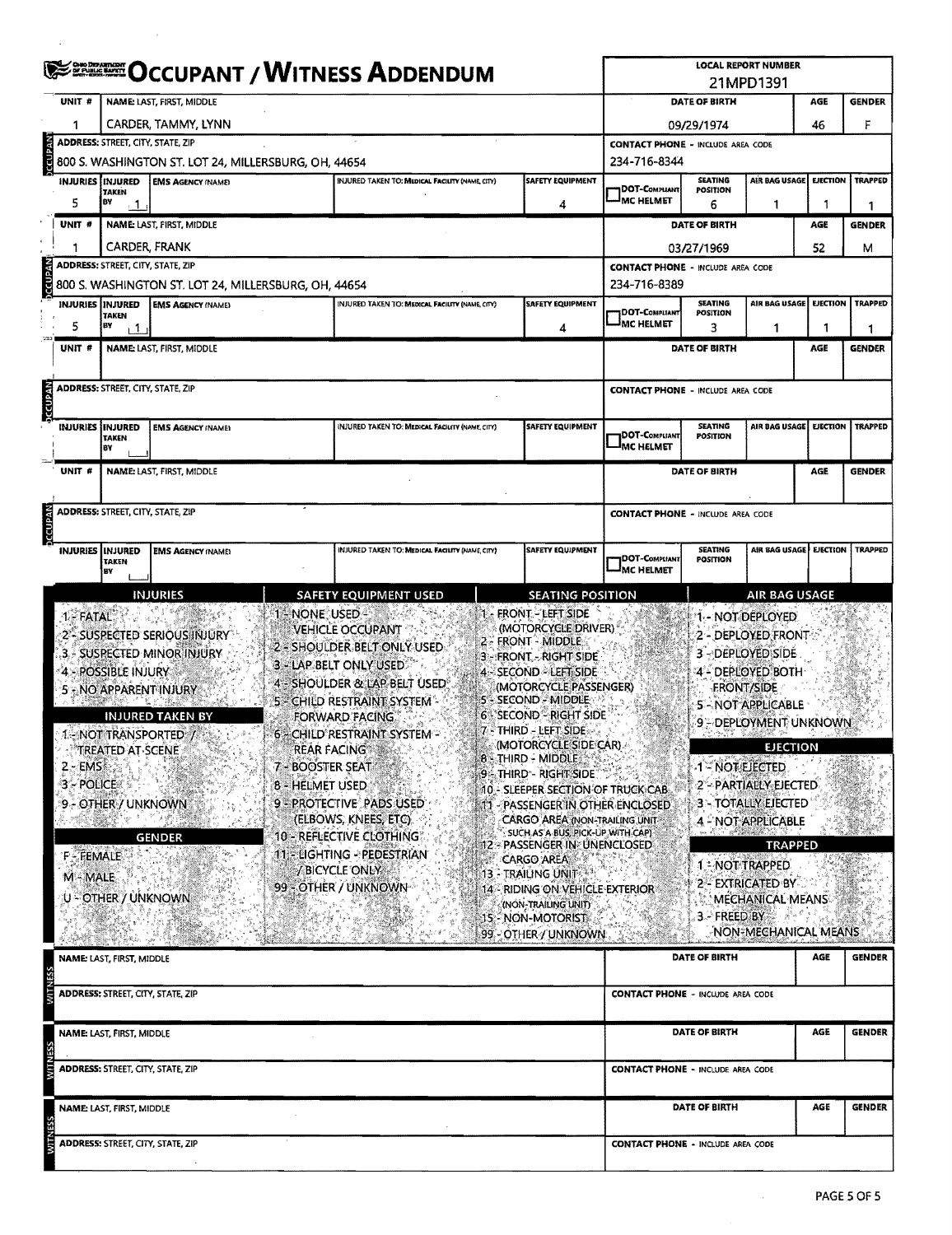| LOCAL REPORT NUMBER  | REPORTING AGENCY             | DATE OF CRASH    |
|----------------------|------------------------------|------------------|
| 21MPD1391<br>Ŷ.      | Millersburg                  | 09/23/2021       |
| IN COUNTY OF         | ACCIDENT LOCATION<br>$\cdot$ |                  |
| <b>Holmes County</b> | Washington                   | $\epsilon$       |
|                      |                              |                  |
|                      |                              |                  |
|                      |                              |                  |
|                      |                              |                  |
|                      |                              |                  |
|                      |                              |                  |
|                      |                              |                  |
|                      |                              |                  |
|                      |                              |                  |
|                      |                              |                  |
|                      |                              |                  |
|                      |                              |                  |
|                      |                              |                  |
|                      |                              |                  |
|                      |                              |                  |
|                      |                              |                  |
|                      |                              |                  |
|                      |                              |                  |
|                      |                              |                  |
|                      |                              |                  |
|                      |                              |                  |
|                      |                              |                  |
|                      |                              |                  |
|                      |                              |                  |
|                      |                              |                  |
|                      |                              |                  |
|                      |                              |                  |
|                      | $_{\rm x}$                   |                  |
|                      |                              |                  |
|                      |                              |                  |
|                      |                              |                  |
|                      |                              |                  |
|                      |                              |                  |
|                      |                              |                  |
|                      |                              |                  |
|                      |                              |                  |
|                      |                              |                  |
|                      |                              |                  |
|                      |                              |                  |
|                      |                              |                  |
|                      |                              |                  |
|                      |                              |                  |
|                      |                              |                  |
|                      |                              |                  |
|                      |                              |                  |
|                      |                              |                  |
| OFFICERS SIGNATURE   |                              | <b>BADGE NO.</b> |

| <b>OFFICERS SIGNATURE</b> | <b>BADGE NO.</b> |  |
|---------------------------|------------------|--|
|                           | 106              |  |